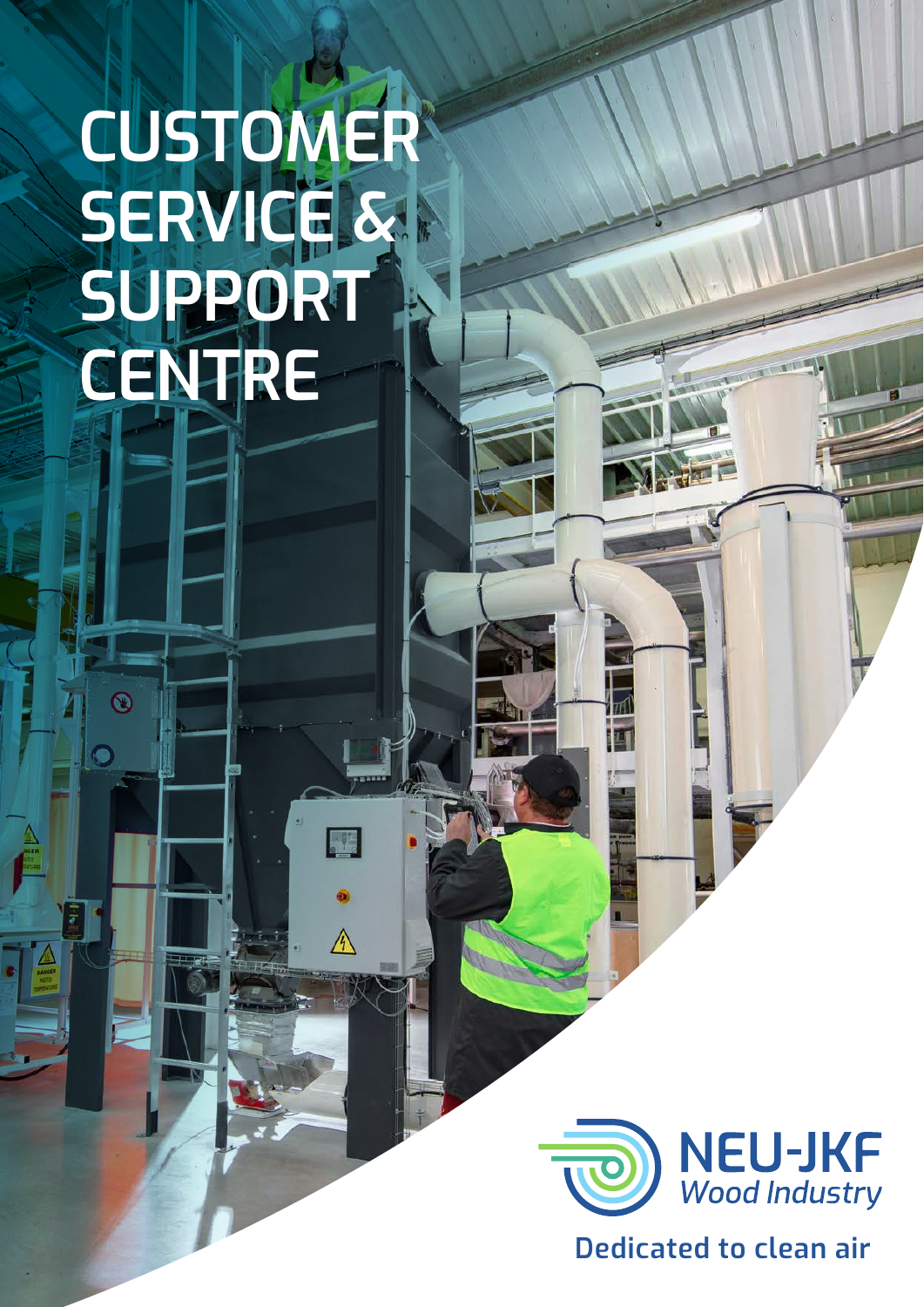

## **ABOUT US**

NEU-JKF Wood Industry 's Customer Service is here to provide assistance throughout the lifetime of your equipment and installations;

Whether for an improvement, repair or replacement, NEU-JKF Customer Service has the required expertise and is committed to providing companies with the optimum solution in terms of time, efficiency and price.

With our know-how and specialist knowledge of air technology and processes, NEU-JKF Customer Service can offer you the best solutions, whether it be for spare parts, callout, troubleshooting, key equipment or training.

NEU-JKF Wood Industry designs, manufactures and sells solutions and equipment dedicated to air quality in the wood working industry. NEU-JKF Wood Industry is part of the NEU-JKF Group, a worldwide company, dedicated to clean air in industrial sectors.

## **KEY FIGURES**

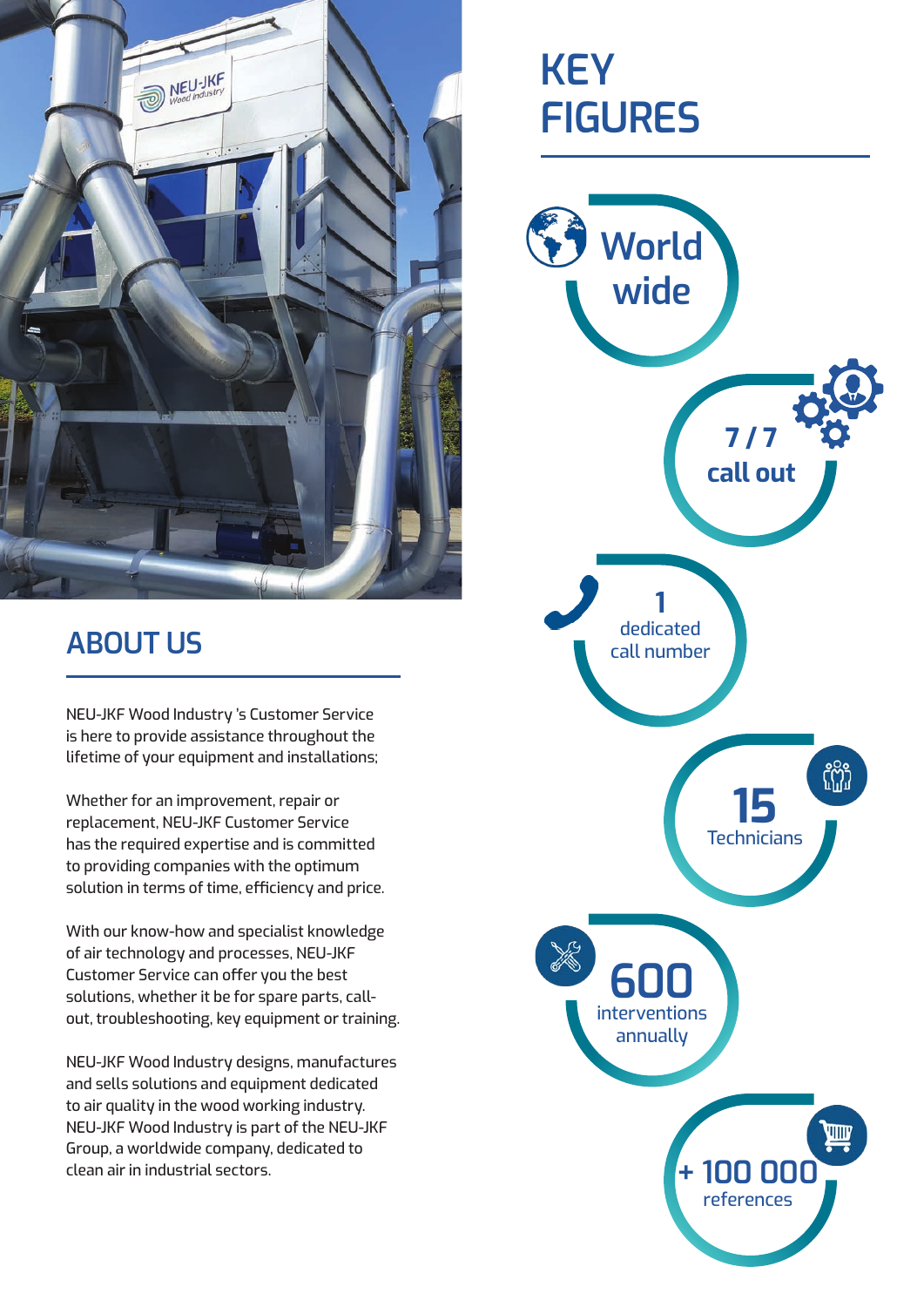#### **WORKING WITH YOU TO MAKE YOUR INSTALLATIONS LAST**

**NEU-JKF Wood Industry Customer Service, an expert in air systems maintenance,** will take care of your installations to aid your success. In fast-changing industrial sectors where strict standards and regulations apply, your installations require special attention**.**

Using NEU-JKF Wood Industry Customer Service, means:

- **+ Ensuring the availability, monitoring the life cycle and improving the longevity of your equipment** within a controlled financial framework, to deploy tailored industrial maintenance solutions
- **+ Maintaining the continuity of your operations** and the comfort of operators, so they can focus on the important aspects of their work.
- **+ Acting directly on the efficiency of your installations** from the point of view of energy consumption and environmental impact.
- **+ Safety**: we make accident prevention and control our priority. Our technicians are trained and certified to identify and understand the demands of your work.





#### **Scheduled interventions**

**OUR VALUE** 

**PROPOSITION**



according to pre-determined programmes.



**Safe working**

ATEX, Level 1 and 2 qualified agents. **B** Strict application of safety rules. Risk assessments for the sectors concerned.

#### **Electronic**



**traceability** of client requests, installations clients.



#### **Digitalisation of maintenance operations**

Planning, real-time monitoring,mobile app, remote collaboration, detailed online forms, reactivity.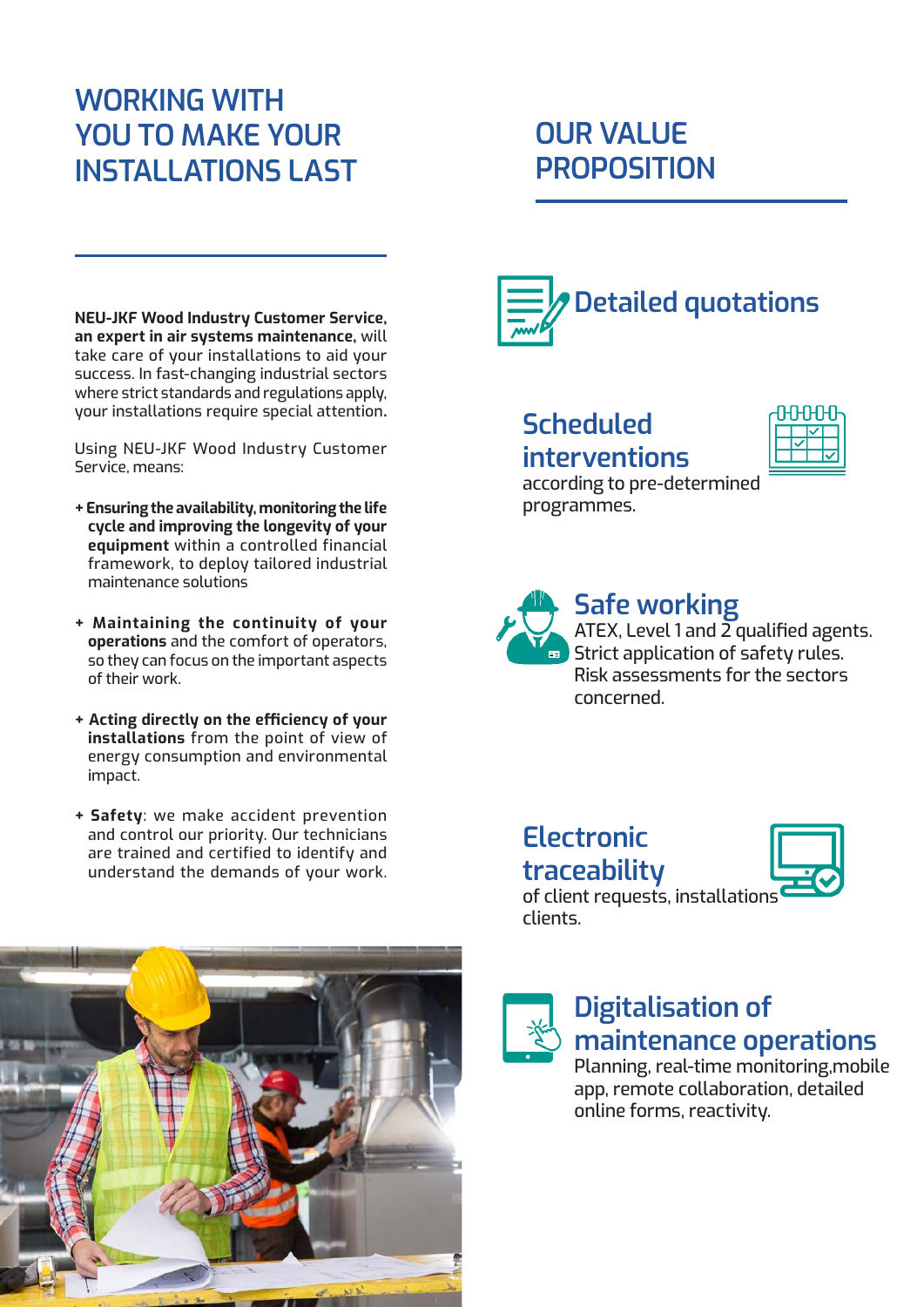

#### **MAINTAINING THE PERFORMANCE OF YOUR INSTALLATIONS**

- Maintenance contract,
- Mandatory checks and inspections,
- Preventive inspections, audit of your installation with report and recommendations for optimising your installation,
- Optimising your operating settings,
- **v** Workshop repairs,
- Troubleshooting to ensure availability of your installation and minimise down-time,
- 





#### Commissioning. **FULL RANGE OF KEY EQUIPMENT**

- Available as standard or to order,
- Tested in our workshops (dimensional checks, performance tests, etc.),
- Options for special applications,
- **D** Equipment designed and made in Europe.



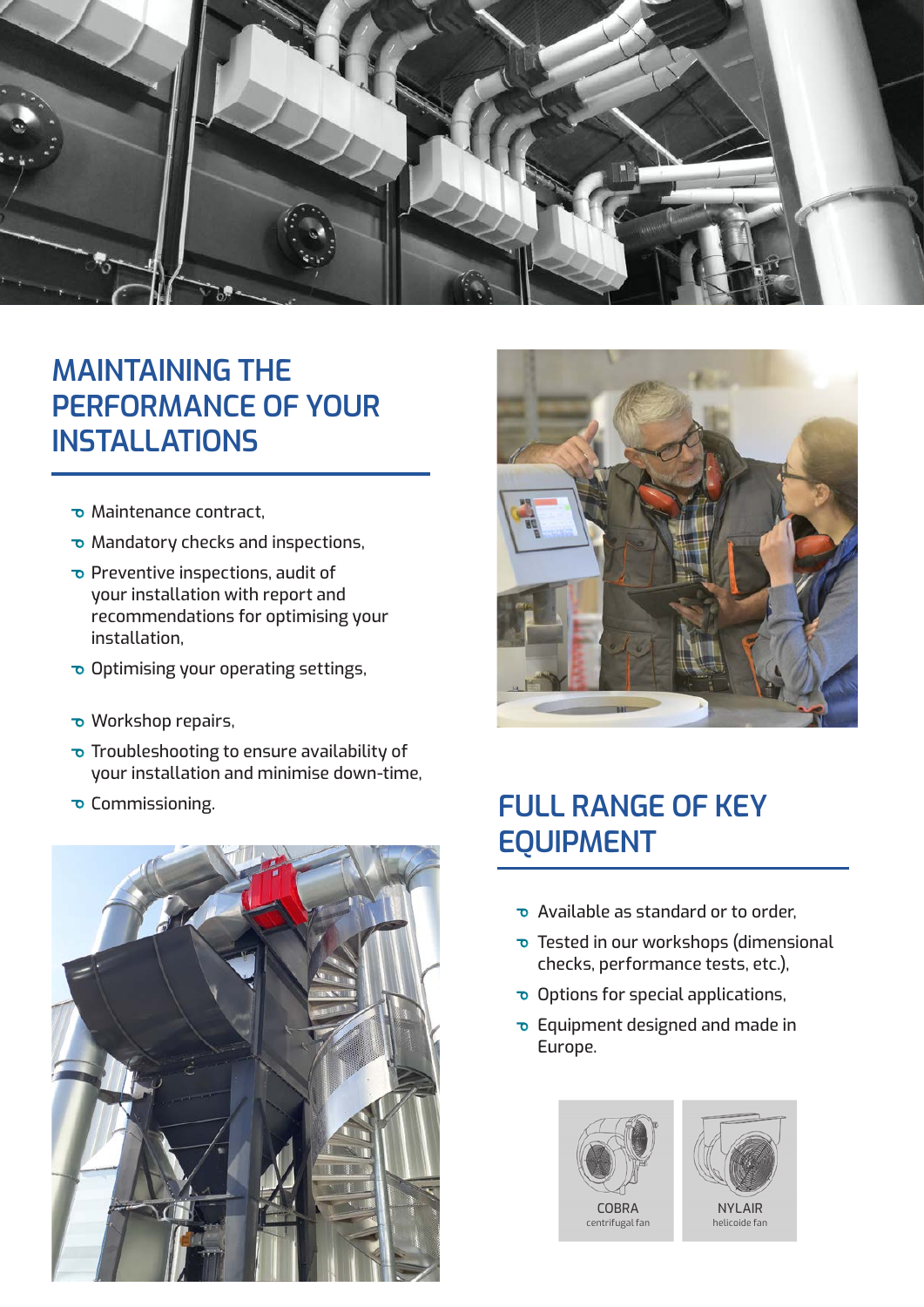

#### **UPGRADING YOUR INSTALLATIONS**

To cater for changes to your products, production processes and regulations, NEU-JKF Wood Industry Customer Service offers:

- Upgrading of your installations to current regulations,
- On-site air-technology and mechanical assessments,
- Testing at test centres, laboratory analysis,
- ATEX compliance,
- Adapting installations to your product developments.

#### **ORIGINAL SPARES AND WEAR PARTS**

NEU-JKF Wood Industry Customer Service, also has the largest available catalogue for air engineering:

- Codified list, with recommendations (emergency, 2 years operation),
- Guaranteed interchangeability,
- Over 100,000 items available in stock,
- 10-Year parts traceability,

#### **CONSIDER TRAINING YOUR OPERATORS**

NEU-JKF has its own test and air-technology training centre.

This training covers several objectives:

- Contributing to the design of installations,
- Taking responsibility for operation, inspection and maintenance,
- Supplementing theoretical knowledge with practical training,
- Adding a coherent theoretical base to experience gained in practice.